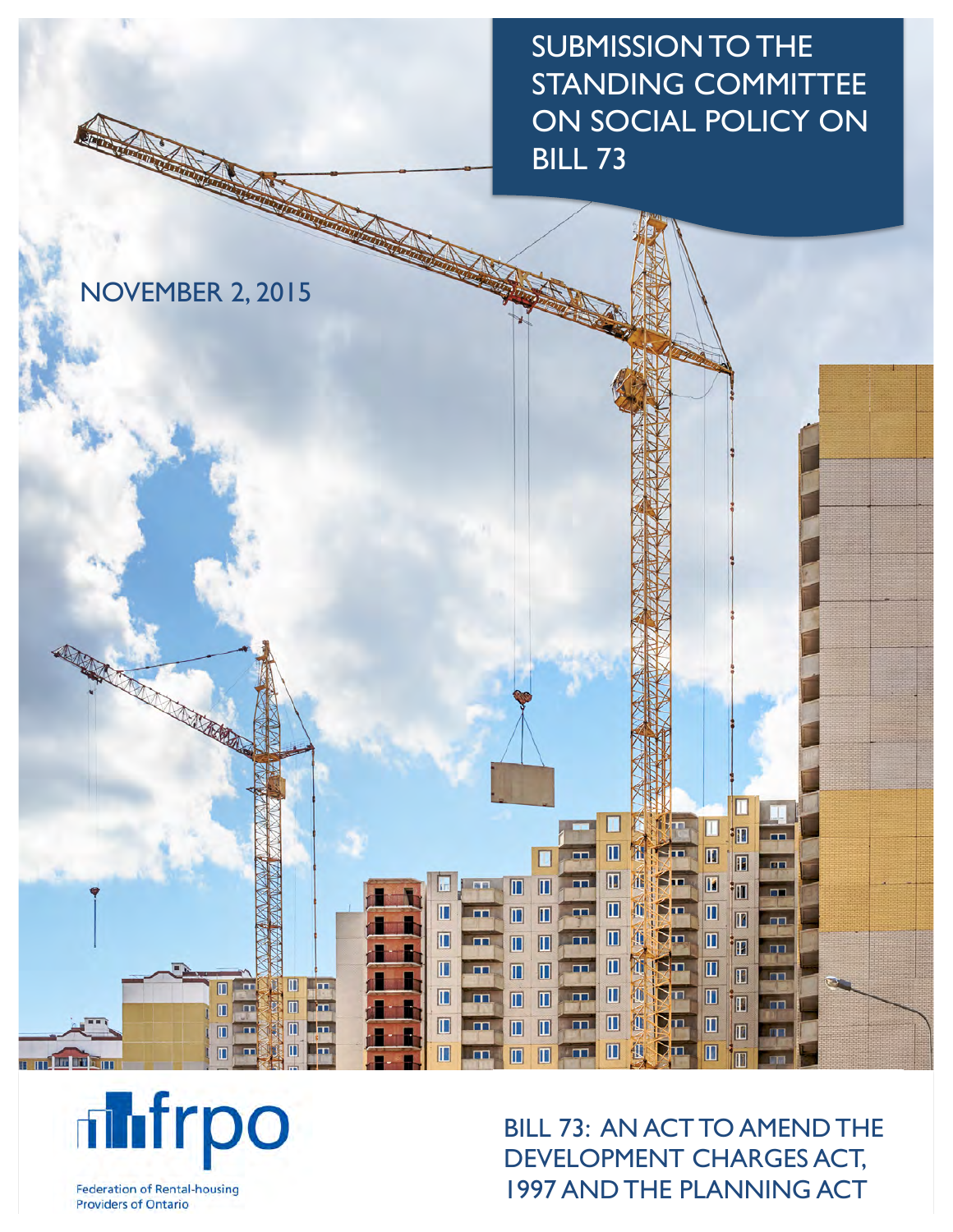# **SUBMISSION TO THE STANDING COMMITTEE ON SOCIAL JUSTICE POLICY ON BILL 73,** *SMART GROWTH FOR OUR COMMUNITIES ACT 2015*

FRPO represents over 2,200 landlords and property managers who provide homes to over 350,000 Ontario households. In total, one-third of Ontarians live in rental housing.

FRPO supports any measure that improves transparency and accountability when it comes to the administration and operation of government initiatives. And Bill 73 concerning municipal development charges is no exception to this position.

However, we are concerned that these proposed changes will increase the existing high cost of development of rental housing in Ontario, and increase the cost of housing. At a time when the government is reviewing its own long term affordable housing strategy, we hope that any changes to the cost of new housing development be evaluated through the lens of housing affordability.

## **Negative Impact of Development Charges on Affordable Rental Housing**

The high cost of development charges for new housing in Ontario has led to undesirable consequences for tenants: less units and higher rents. The government should provide exemptions for the construction of new purpose-built rental housing in order to stimulate creation of new units.



#### **LEVELS OF CONSTRUCTION OF PURPOSE-BUILT RENTAL UNITS HAS DECLINED OVER TIME**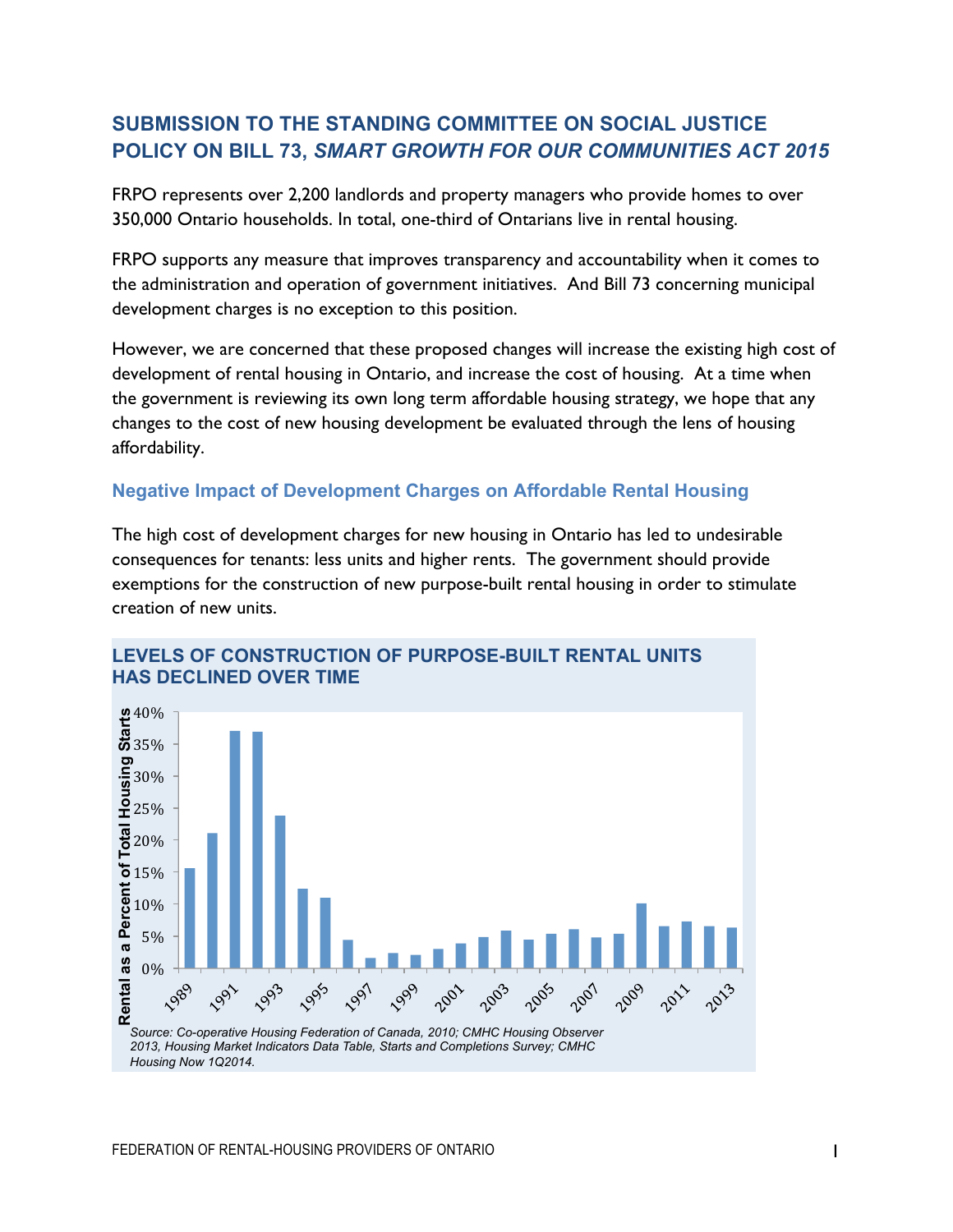We recognize that the provincial government is struggling with a significant deficit, while balancing the need to invest in municipal infrastructure and transit.

The private rental housing sector in Ontario contributes over \$7 billion a year in tax revenue and \$18.3 billion to the Ontario GDP. This revenue helps to support the cost of new infrastructure, transit, health care and education programs.

We don't believe, however that it is fair to require residential tenants to pay more than their fair share for new transit and infrastructure projects.

Infrastructure projects benefit the entire community and the economy as a whole, not just new tenants or homeowners. It is only through this approach that we will be able to promote an environment focused on providing housing that people can afford now and into the future.

The changes currently being considered in Bill 73 will only serve to increase the immediate cost of building new rental housing in Ontario — the type of housing that is currently badly needed to meet the growing demand of those whose only option is rent versus buy a home.



## **DEVELOPMENT CHARGES PER HIGH-RISE APARTMENT, BY LEVEL OF GOVERNMENT**

*Source: Altus Group, July 23, 2013, "Government Charges and Fees on New Homes in the Greater Toronto Area", prepared for Building industry and Land Development Association.*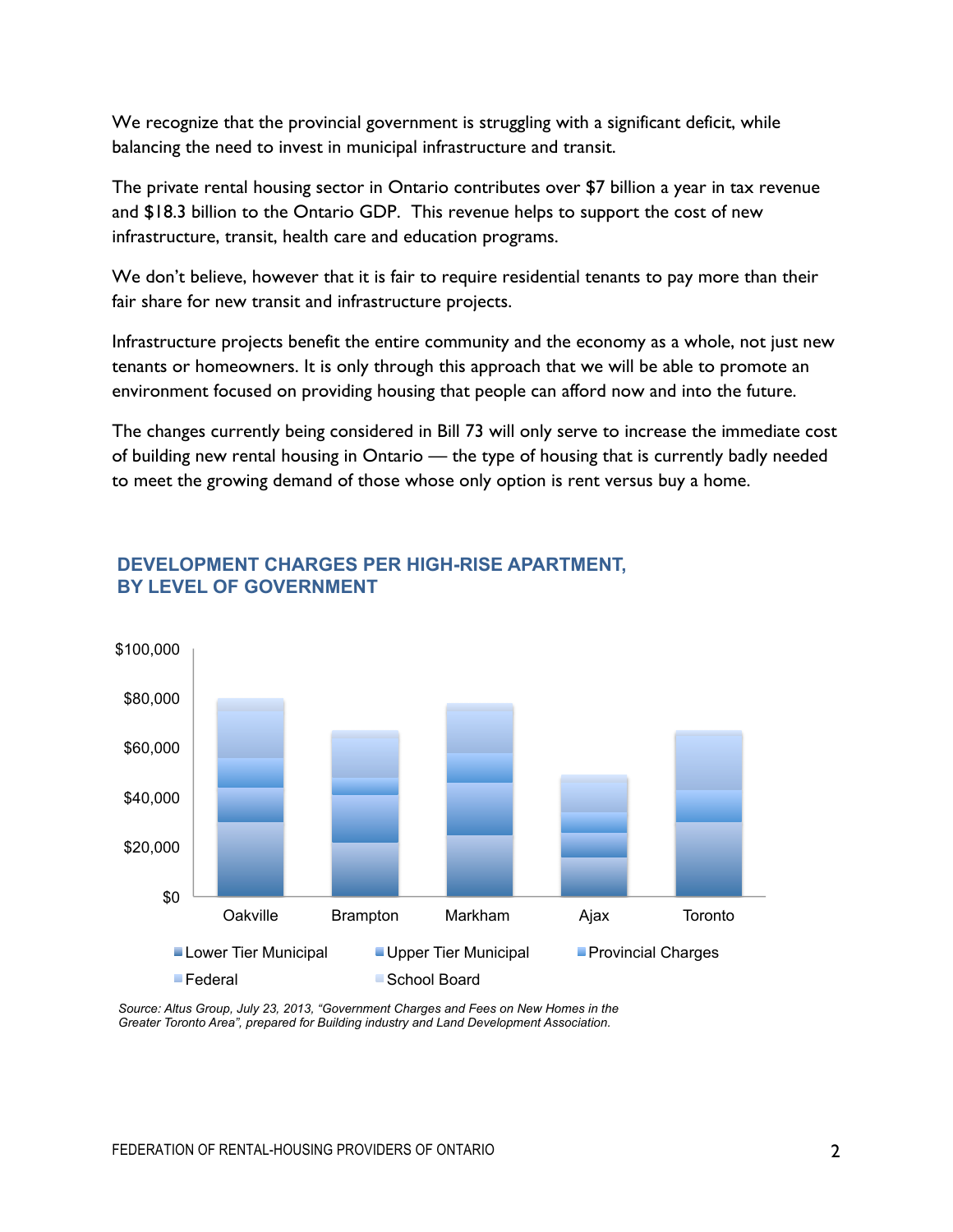Development charges and municipal permit fees are already some of the highest costs incurred by rental housing developers. On average, the cost of development charges and municipal permit fees for a new rental housing building in the City of Toronto is \$7.3 million, or \$24,500 per unit.

Increasing development charges will result in higher rents for tenants, making it less affordable for those who are most in need.

Policies that reduce or waive development charges and fees would have a beneficial effect on the development of new rental housing. Also, the deferral of property assessments for multiresidential rental developments and fair property taxation would also stimulate the construction of new rental housing that is affordable for more households.



As the cost of home ownership continues to increase for Ontarians, we encourage the government to do more to support the development of purpose-built rental housing in Ontario.

Rental housing is an affordable alternative for thousands of families and individuals in Ontario in need of housing.

Over 168,000 households are on the waiting list for affordable housing, and these numbers have not improved over the years. At a time when the government has concluded that the private sector must be a partner in the development of new rental housing, the changes proposed in Bill 73 would not support this partnership goal.

Our members want to work with the government to increase the availability of affordable rental housing in Ontario. There is a proven example in Canada that requires little or no direct investment from government and would be an excellent template for Ontario.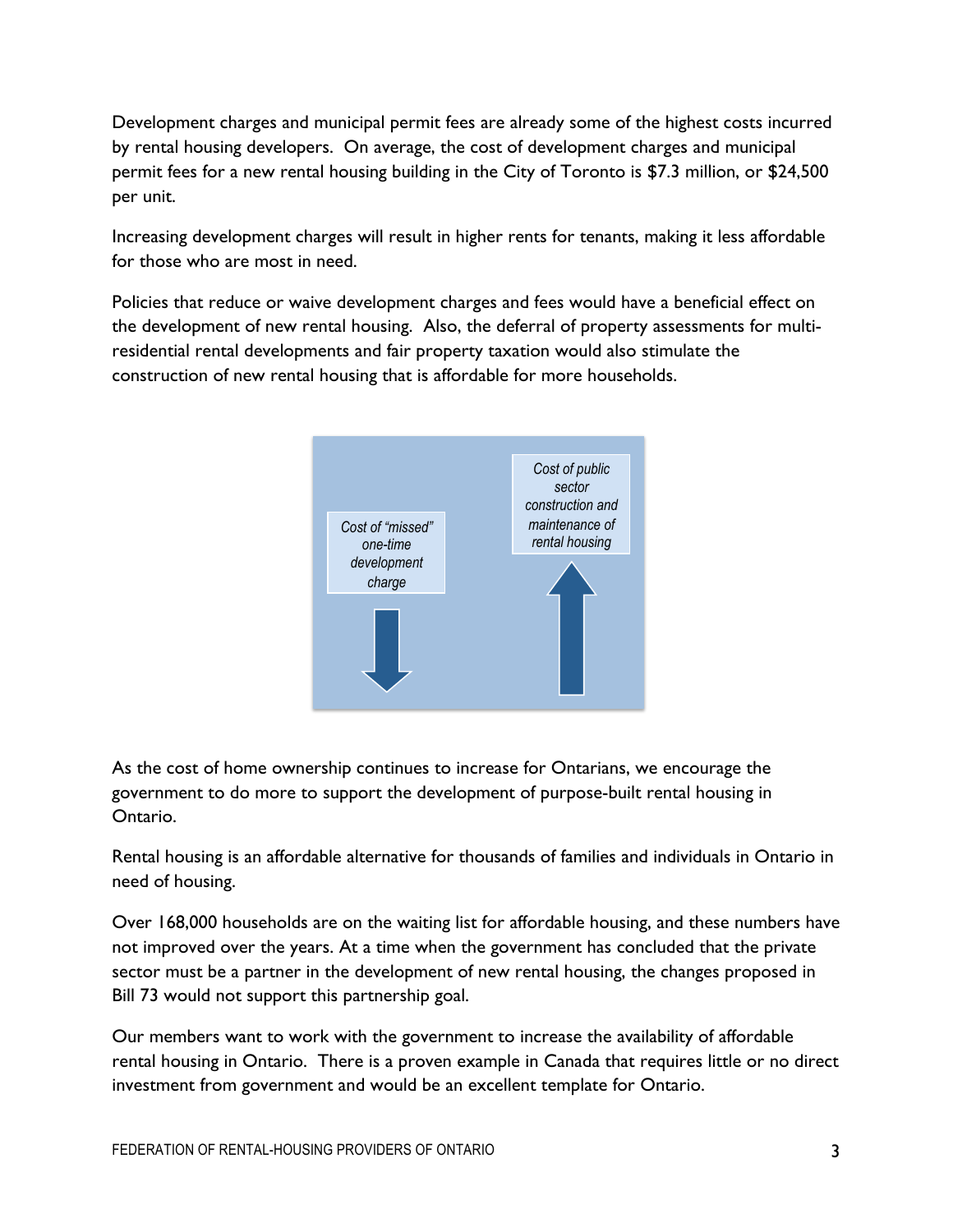In the City of Vancouver, in recognition of their affordable housing challenges, the private sector and the municipal government have worked in partnership to build thousands of new rental housing units.

In order to reduce costs, the City of Vancouver provided developers with relief from development charges and other incentives to make the rents more affordable for tenants.

This public-private partnership has been successful in building over 3,700 new rental housing units in the City of Vancouver since 2010, with the goal to create 5,000 new units. On a proportional basis, this would be equivalent to 90,000 new rental homes in Ontario.

While we have started to see an emerging confidence from developers to build new rental housing, we can't afford to increase the burden on the fragile rental housing market.

Ontario's private sector housing developers and providers are eager to work with the government to be part of the long-term solution to create more housing that people can afford.

# **A Fair, Accountable and Transparent System of Development Charges**

Keeping a balance toward fair and predictable development charges across the province will help investors build new supply for the rental market – helping to keep new housing affordable. There must also be greater accountability and transparency by municipal governments so that residents of new housing developments understand that up to one quarter of the cost of their new home is to pay for the infrastructure used by the broader community.

Recently, new transit strategies have suggested that developers should have to pay for transit into Toronto. Although this proposed tax would not affect existing properties, it would deliver a decisive blow to new investors and new residents. Recent data from the Ontario Home Builders' Association suggests that new homebuyers and new businesses paid more than \$1.3 billion in development charges across Ontario.  $^\mathsf{I}$ 

Also, there is no assurance that development charges that are collected by municipalities are used to actually fund the public facilities that are required. There must be greater accountability measures to ensure that residents of new homes directly benefit from the infrastructure that is funded by their development charges.

Any increases to development charges must be fair and predictable. If development charges were to increase excessively, the incentive for investors to build new units decreases. Shorter supply will ultimately mean higher rents across the province.

1

<sup>1</sup> OHBA-BILD-HHBA Response to MetroLinx Investment Strategy July 8 2013